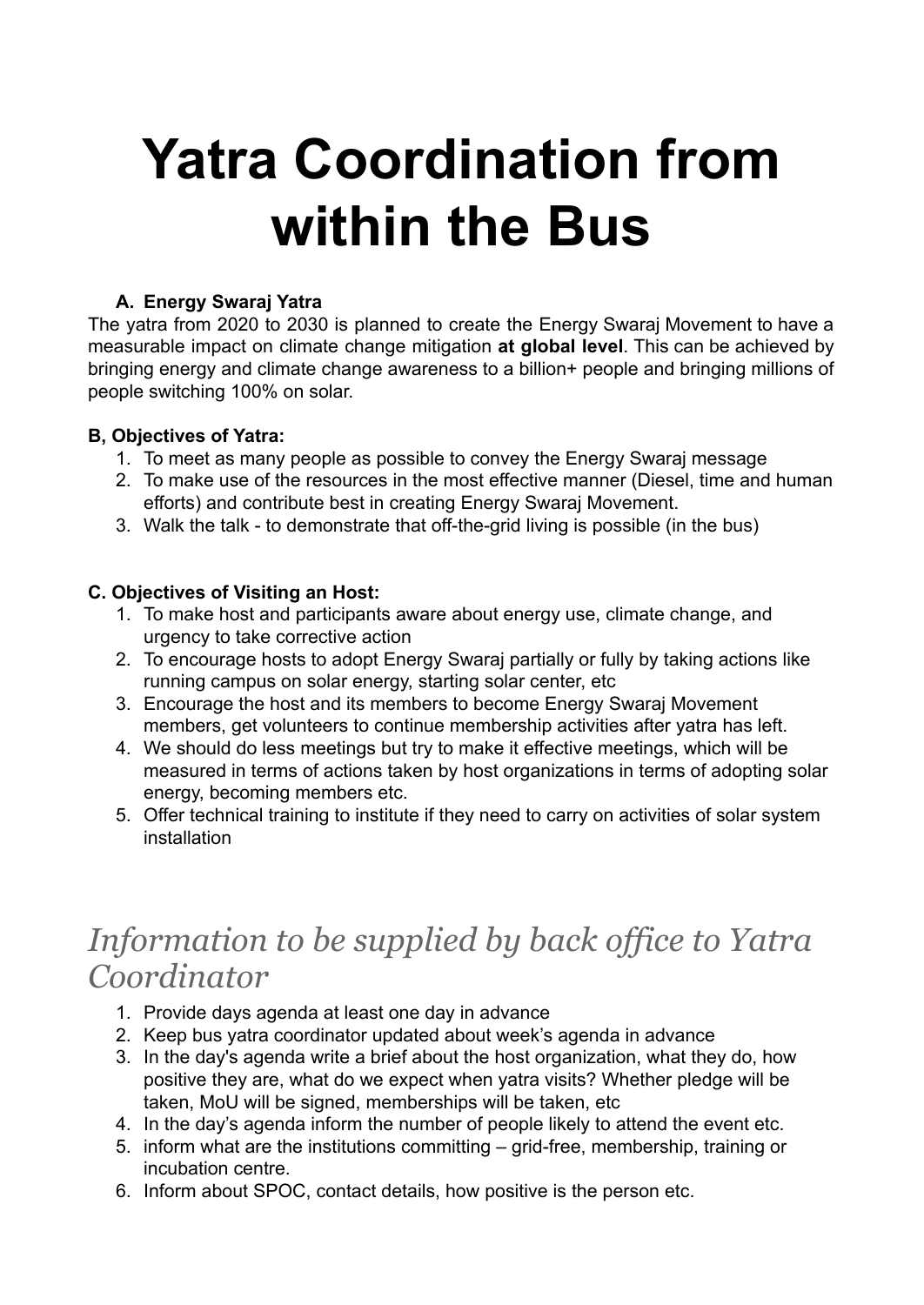- 7. Inform about decision maker of the host institution
- 8. Inform what Pledge they are taking and how many Memberships are committed.
- 9. If yatra is staying overnight, inform about space for bus parking, overnight stay (with one room for fresh and change), canteen facility / ready-made roti etc.
- 10. We should have one volunteer identified in advance, keep the volunteer with yatra while in city, nurture the volunteer and make him/her aware about the objectives of foundation so that he can carry out some activities after yatra left the city

# *Things to be done by Yatra Coordinator in the bus*

### **A. General points**

- 1. Keep the daily routine going in the bus, take care of arrangements required in the bus, about daily events, about running of bus, about funds management, about coordinating with host organizations, about coordinating with volunteers
- 2. Keep updating the other team members about next event of the day
- 3. Keep talking to back office and have tentative plan for next one week ready
- 4. Update and provide information for social media posts

### **B. Briefing the yatra team in the morning:**

- 1. A brief meeting is to be organized every working day
- 2. Have a short prayer in the morning
- 3. The coordinator to have two meetings with yatra team, one in the morning before the days activities begins for brief about the day
- 4. One meeting in the evening at the end of days event for summarizing the activities of the day
- 5. Route plan to discuss with the team, everytime the bus moves from one place to another. Also brief the team about food, cooking, accommodation

## **C. Before reaching to any organisation:**

- 1. Talk with SPOC before reaching host for preliminary discussion (going over agenda) with SPOC
- 2. Talk with the SPOC, about number of people attending, space for parking / accomodation / food etc in case staying overnight
- 3. Ensure that they have the 4 documents (Yatra brief, about Foundation, brief bio about Prof Chetan in Hindi and English).
- 4. Make sure that they have the Pledge documents / membership form
- 5. Find route map / get help from SPOC to reach location
- 6. Encourage decision makers to attend the talk

## **D. Briefing Prof. Solanki about Host**

- 1. Brief about the agenda of a host institution, just before going there
- 2. Little details about the host institutions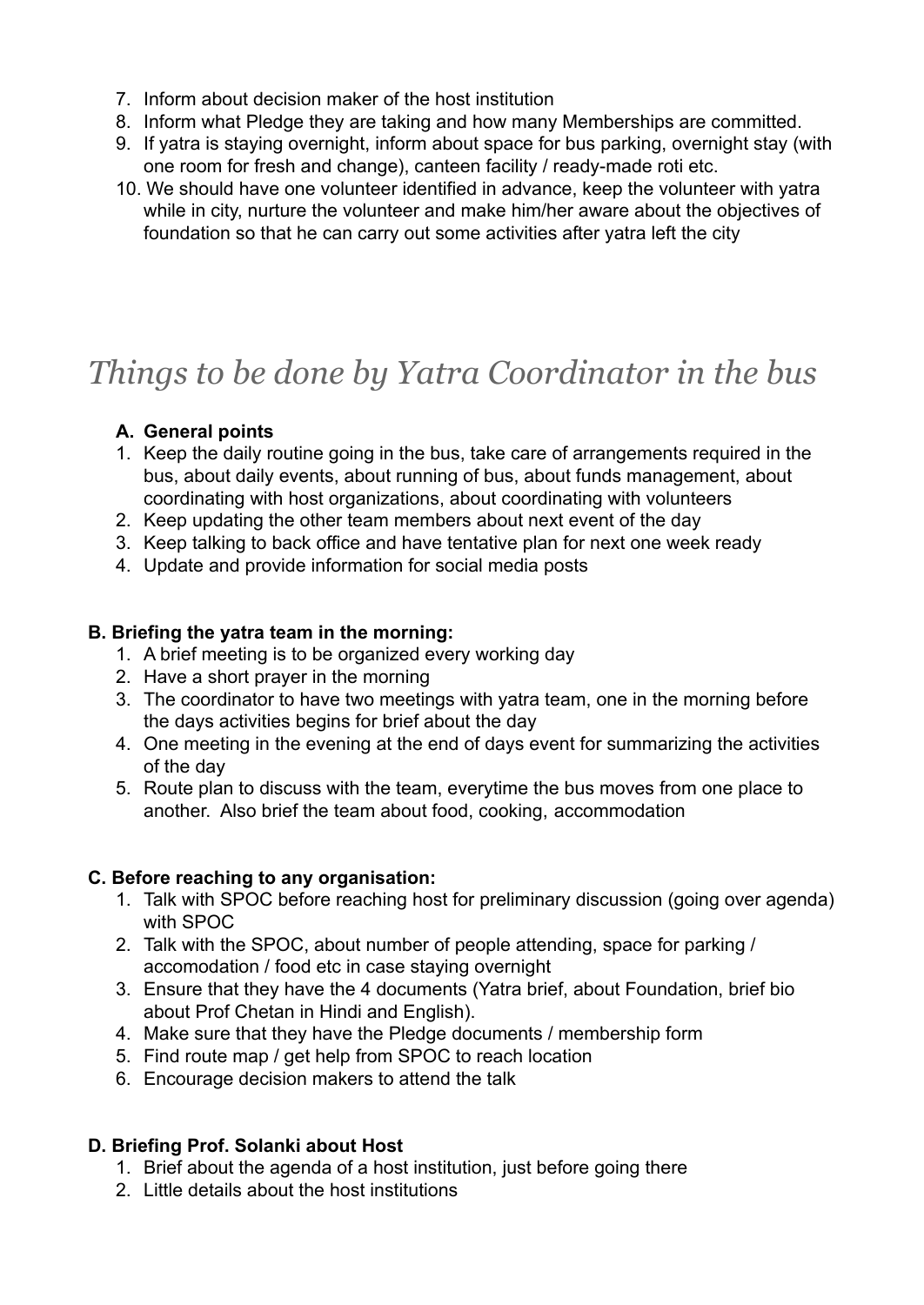3. Whom are we meeting? Are we signing any documents? How many people are expected for the talk, etc?

# **E. Actions by Prof. Solanki / yatra coordinator after the talk**

- 1. Delivering a talk to audiences, encouraging audiences to ask questions
- 2. Inviting participants to download Energy Swaraj Movement App and use it
- 3. Inviting participants to become member and contribute
- 4. Encourage participants to take the pledge through the App

# **F. While at the host institution**

- 1. Ensure that the proper intro of Prof Chetan is happening during the function.
- 2. Take photos / short videos of important things happening at the host like meeting decision makers, signing documents, during the talk, plantation, etc.
- 3. Identify the volunteers and collect their contacts
- 4. Encourage the host and participants to take Energy Swaraj Membership. Get some memberships signed, collect the copies
- 5. Get pledge by the institutions signed for switching to solar and for becoming member (if possible)
- 6. Get the hard copy of the documents signed by host (if any)
- 7. If available, give a memento to host
- 8. If identified, felicitate a local person who has done good job in sustainability field
- 9. While the talk is going on, keep the bus in ready position to demonstrate to audiences

# **G. Just After leaving the host institution**

- 1. Put a post on Twitter. With photo and name of location, at least write one line what Prof. Solanki spoke at venue
- 2. Share some selected photos and videos / stories on News and Events WhatsApp group
- 3. Write thank you message to SPOC
- 4. Inform back office about completing the event so that they write thank you message to host institution
- 5. Add all contacts in whatsapp broadcast list
- 6. Scanned the signed copy of the document received, if any, and send to Post Event Actions group on WhatsApp

# **H. Follow up with the Host institution**

- 1. If media coverage happens, get the soft copy, share it with News team
- 2. Share the SPOC / Volunteer details to ESM Membership team
- 3. Add the follow up activities list in Yatra Planner on in Drive (further follow up is to be done by back office team)
- 4. Update the Yatra Planner document with details (number of people attended, talk / press meet held, follow up actions required)

# **I. Food arrangement**

- 1. Make arrangement or instruct support person for food for lunch and dinner
- 2. Figure out the possibility of lunch and dinner at the host institutions
- 3. In the morning meeting inform the team about lunch and dinner plan
- 4. Inform SPOC not to have bottled drinking water